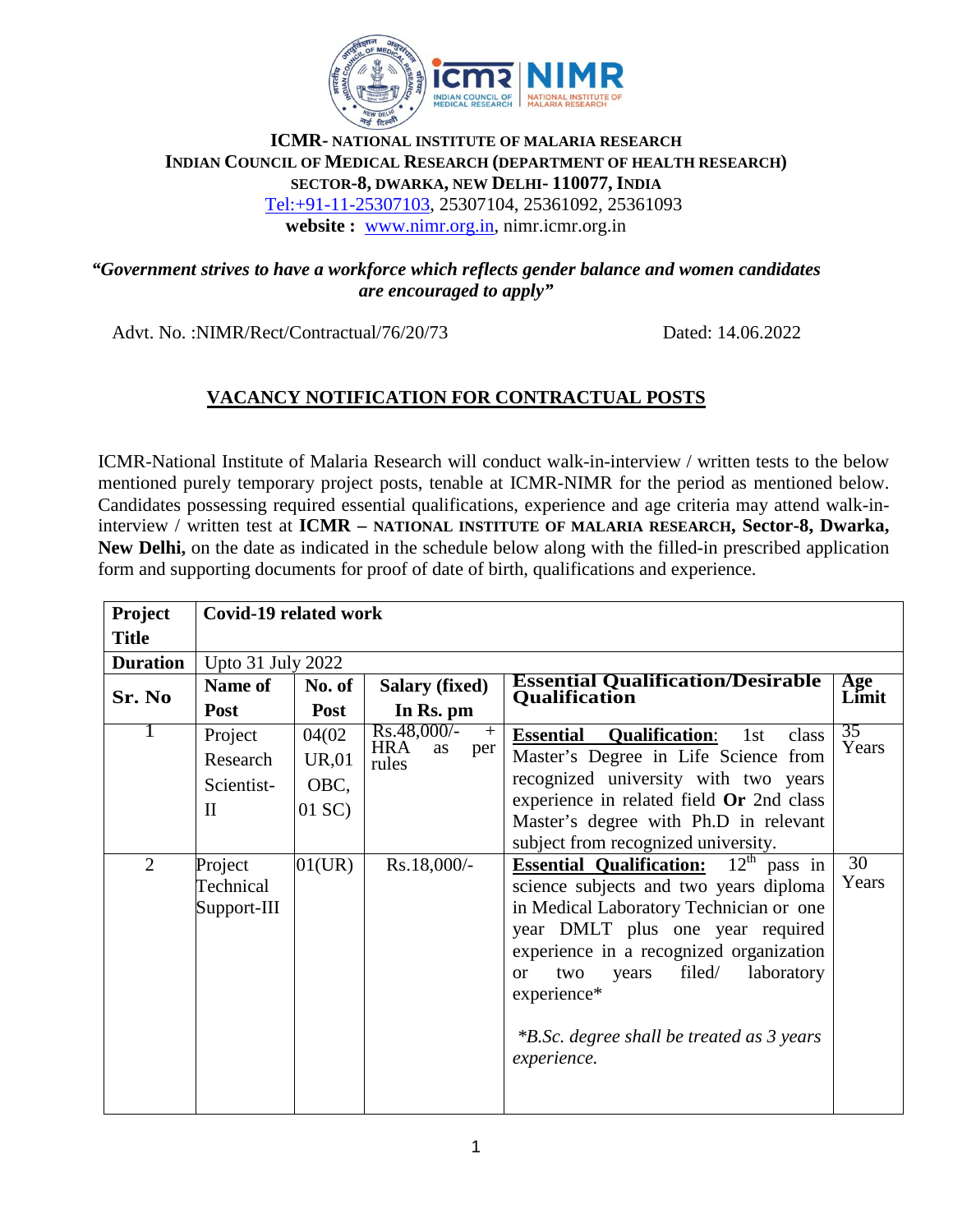| $\overline{3}$ | Project      | 01(SC) | Rs. 31,000/- | <b>Essential Qualification:</b><br>Graduate in                                  | 30    |
|----------------|--------------|--------|--------------|---------------------------------------------------------------------------------|-------|
|                | Technical    |        |              | Science / relevant subjects from a                                              | Years |
|                | Support-IV   |        |              | recognized university with three years                                          |       |
|                |              |        |              | work experience from a recognized                                               |       |
|                |              |        |              | institution or Master's degree in the                                           |       |
|                |              |        |              | relevant subject.                                                               |       |
| $\overline{4}$ | Project      | 02(01  | Rs. 17,000/- | Essential Qualification: Intermediate or                                        | 25    |
|                | Information  | UR, 01 |              | 12 <sup>th</sup> pass from recognized board. A                                  | Years |
|                | Technology   | OBC)   |              | speed test of not less than 8000 key<br>depressions per hour through speed test |       |
|                | Support -I   |        |              | on computer.                                                                    |       |
| 5              | Project      | 02(01  | Rs. 15,800/- | <b>Essential Qualification:</b><br>High School                                  | 25    |
|                | Administrati | OBC,   |              | or equivalent.                                                                  | Years |
|                | ve Support-  | 01 SC) |              |                                                                                 |       |
|                | IV           |        |              |                                                                                 |       |
| 6              | Project      | 01(01  | Rs. 32,000/- | <b>Essential Qualification:</b><br>Graduate in                                  | 30    |
|                | Administrati | SC)    |              | any discipline with 5 years experience of                                       | Years |
|                | ve Support-  |        |              | administration/finance<br>and<br>accounts                                       |       |
|                | III          |        |              | work.                                                                           |       |
| $\overline{7}$ | Project      | 01(UR) | Rs. 32,500/- | <b>Essential</b><br><b>Qualification:</b><br>Master's                           | 30    |
|                | Information  |        |              | Application/<br>Degree<br>Computer<br>in                                        | Years |
|                | Technology   |        |              | Information<br>Technology/<br>Computer                                          |       |
|                | Support-V    |        |              | from<br>Science<br>recognized<br>a                                              |       |
|                |              |        |              | Institution/University with 01 year of                                          |       |
|                |              |        |              | work experience in relevant areas of                                            |       |
|                |              |        |              | information<br>system/web                                                       |       |
|                |              |        |              | designing/development of IT/software                                            |       |
|                |              |        |              | in Govt., autonomous,<br>applications<br>PSU, etc., OR                          |       |
|                |              |        |              | B.E./B. Tech in Computer Application                                            |       |
|                |              |        |              | Engineering<br>/Computer<br>/Computer                                           |       |
|                |              |        |              | Science/Computer Technology from a                                              |       |
|                |              |        |              | recognized institute /university with two                                       |       |
|                |              |        |              | experience<br>in<br>information<br>years'                                       |       |
|                |              |        |              | system/web designing/development of                                             |       |
|                |              |        |              | IT/software applications<br>in Govt.,                                           |       |
|                |              |        |              | autonomous, PSU, etc                                                            |       |
|                |              |        |              | Desirable:                                                                      |       |
|                |              |        |              | NET/ASP.NET/PHP/java/DotNET                                                     |       |
| 8              | Project      | 01(UR) | Rs. 17,000/- | <b>Essential Qualification:</b> $12th$ pass or                                  | 28    |
|                | Assistant    |        |              | equivalent from a recognized board with                                         | Years |
|                |              |        |              | 5 years experience of administrative                                            |       |
|                |              |        |              | work Or                                                                         |       |
|                |              |        |              | Graduate in any discipline with 2 years                                         |       |
|                |              |        |              | experience of administrative work, and                                          |       |
|                |              |        |              |                                                                                 |       |
|                |              |        |              | A typing speed of 35 wpm in English or                                          |       |
|                |              |        |              | 30 wpm in Hindi or 10500 KDPH in                                                |       |
|                |              |        |              | English or 9000 KDPH in Hindi                                                   |       |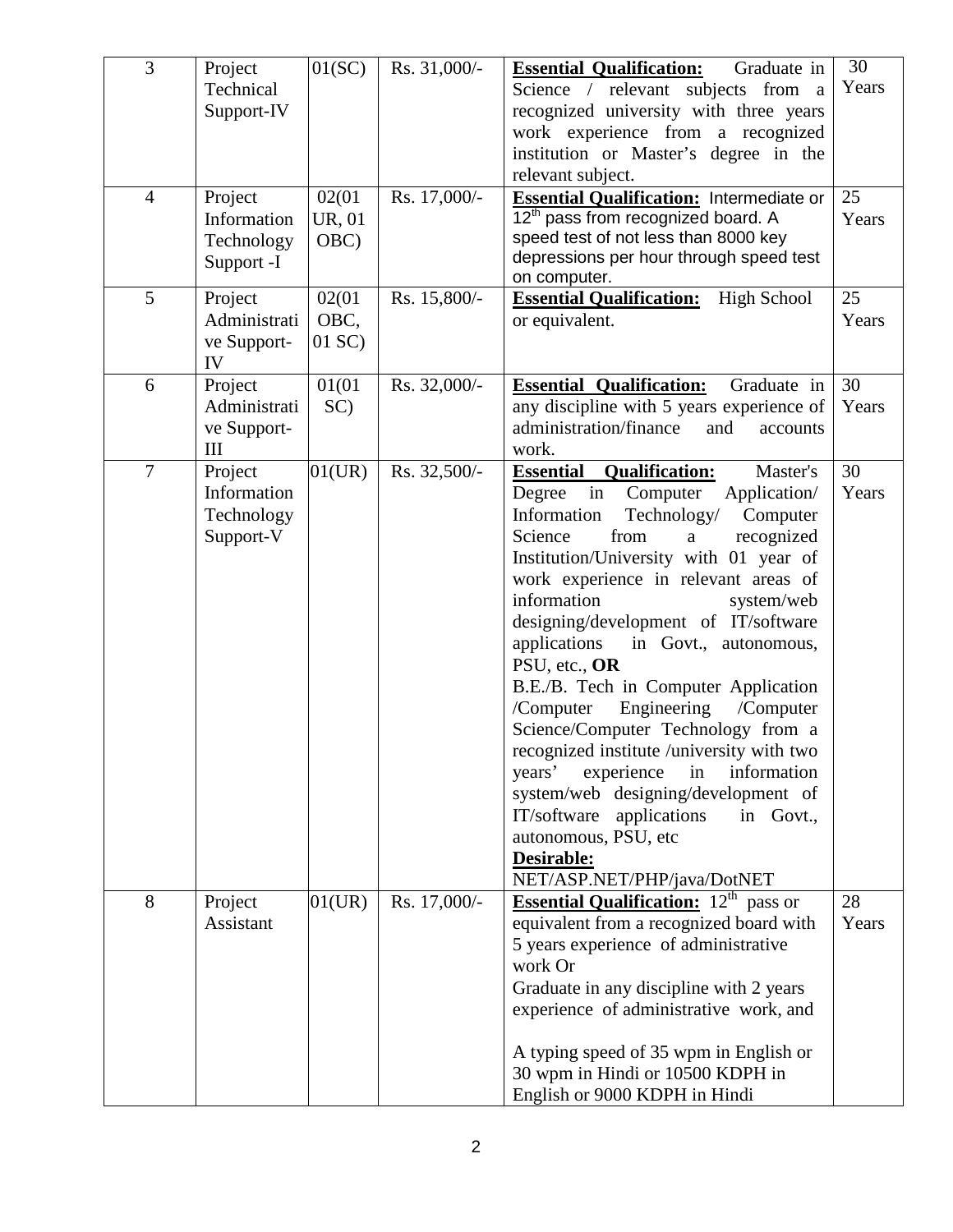# **SCHEDULE FOR WALK-IN- INTERVIEW/PERSONAL DISCUSSION**

| Post                                                                                                                              | Date and time of registration and<br>verification of document &<br><b>Interview</b>                                                                | <b>Walk-in</b><br><b>Interview</b><br><b>Address</b>            |  |
|-----------------------------------------------------------------------------------------------------------------------------------|----------------------------------------------------------------------------------------------------------------------------------------------------|-----------------------------------------------------------------|--|
| <b>Project Research Scientist-II</b><br><b>Project Information Technology</b><br>Support-V<br><b>Project Technical Support-IV</b> | Interview on: $21.06.2022$ at<br>11:00AM onwards<br><b>Registration and verification of</b><br>documents: 09:30 AM to 10:30AM INSTITUTE OF MALARIA | <b>ICMR- NATIONAL</b>                                           |  |
| <b>Project Technical Support-III</b>                                                                                              |                                                                                                                                                    | <b>RESEARCH</b><br>SECTOR-8, DWARKA,<br><b>NEW DELHI-110077</b> |  |
| Project Administrative Support-III                                                                                                | Interview on: $22.06.2022$ at                                                                                                                      |                                                                 |  |
| <b>Project Information Technology</b><br>Support -I                                                                               | 11:00AM onwards                                                                                                                                    |                                                                 |  |
| <b>Project Assistant</b>                                                                                                          | <b>Registration and verification of</b><br>documents: 09:30 AM to 10:30AM                                                                          |                                                                 |  |
| Project Administrative Support-IV                                                                                                 |                                                                                                                                                    |                                                                 |  |

### **Note:**

- 1. Interview will be held on the same day after registration and verification of documents. No candidate will be allowed to enter after scheduled date and time.
- 2. If there are more than 30 candidates against any post, written examination will be conducted and shortlisted candidates will be considered for interview/personal discussion on the same day.

## **Terms and Conditions**:

- 1. Interested and eligible candidates possessing the essential qualification and experience can appear for walk-in-interview/personal discussions (as applicable) on the dates mentioned against each post along with the duly filled in, prescribed application form (attached).
- 2. Incomplete applications, application not submitted in prescribed format and application without supportive documents asked for, shall be summarily rejected. Qualification and experience should be in relevant discipline/field and from a reputed institution/organization recognized by relevant authority.
- 3. Separate applications should be submitted for each post, if applying for more than one post.
- 4. Experience shall be counted from the date of completion of minimum essential educational qualification.
- 5. Submission of incorrect or false information during the process of walk-ininterview/personal discussion shall disqualify the candidature at any stage.
- 6. The Director reserves the right to increase / decrease the number of vacancies as per requirement.
- 7. The Director, NIMR reserves right to fill up or not to fill up the post advertised on website.
- 8. Candidate should write the Name of Project on the top of the application.
- 9. No benefit of provident fund, Leave Travel Concession, Medical Claim etc. will be considered, since the post is purely on temporary basis.
- 10. Age relaxation is admissible to SC/ST/OBC/EXM/Departmental candidates including